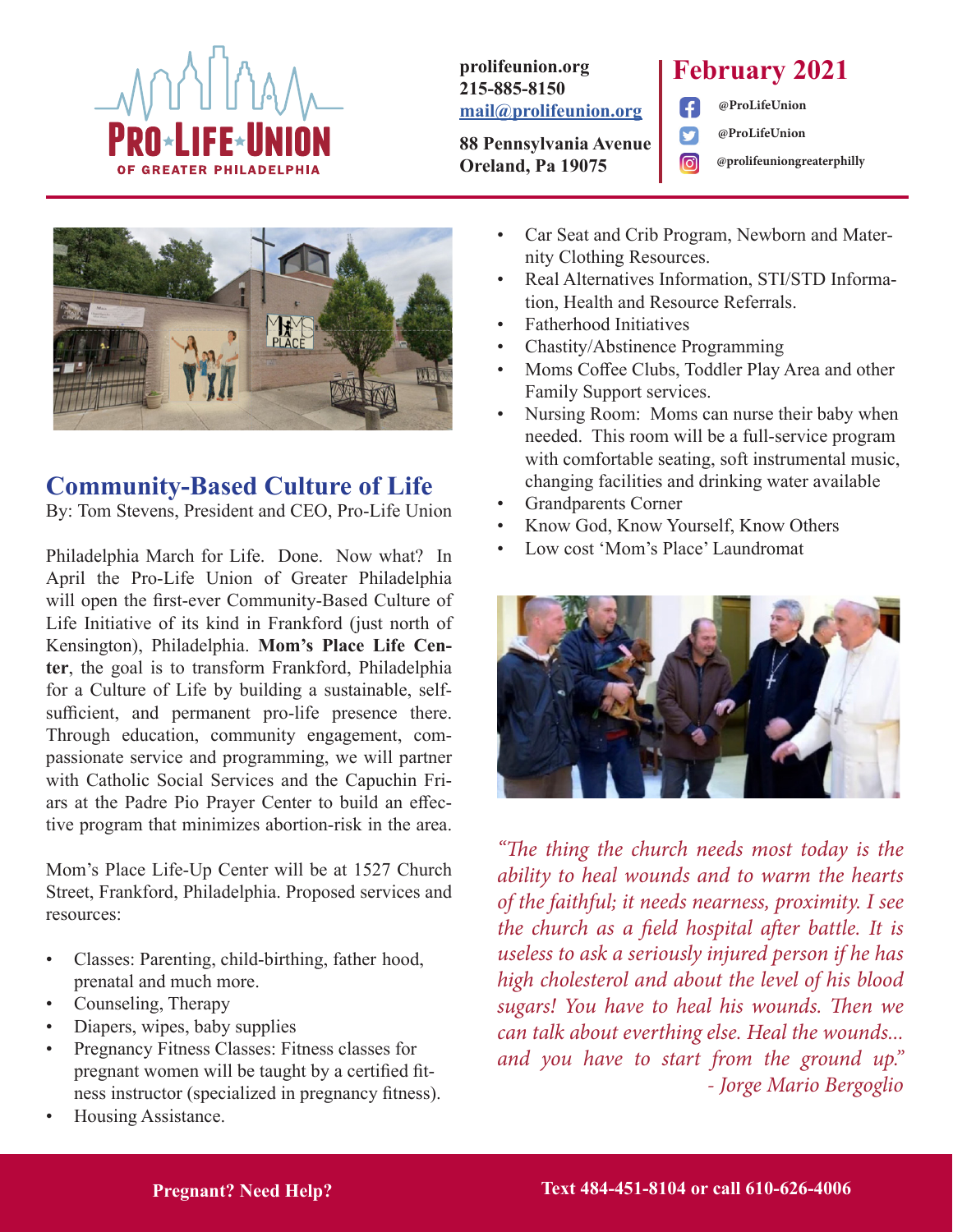### **The Truth about Abortion – Legal, Moral and Economical Implications**

Luke Parlee is a 'Distinguished Honors' student at Central Bucks West High School in Doylestown, Pennsylvania. He recently applied to Boston College and chose the following question for his essay, "*If you had the opportunity to create your own college course, what enduring question or contemporary problem would you address and why*?" Below is his response.

If I had the opportunity to create a college course, I would address one of society's most controversial issues. The course would be entitled "The Truth about Abortion – Legal, Moral and Economical Implications."

Abortion, for many, is a sensitive topic. That is why I believe the college classroom is a great place for it to be discussed. The college years are crucial to character development and the best time to expose students to societal issues like abortion. The course would reveal that Roe v. Wade is a flawed law, intended to protect the right to privacy but disregards the more fundamental right to life.

Students would learn about the philosophy of Planned Parenthood founder Margaret Sanger. They would watch movies including, "Unplanned" and "Gosnell: The Trial of America's Biggest Serial Killer." In a society that values science, the course would emphasize the science behind the pro-life movement, that biological fact that life begins at conception. Also, the economic implications of abortion, including lost annual tax revenue and loss of valued work by contributing members of society will be examined. Most importantly, the course would present options other

than abortion. It would highlight work being done at crisis pregnancy centers that offer hope to women and support them to enable them to choose life.

The inspiration behind my course comes from growing up a practicing Catholic. As a Catholic I profess that life begins at the moment of conception and is the most sacred, fundamental right. Recently, I had an eye-opening experience while attending a prayer vigil out front of a local Planned Parenthood. Before long I realized that I was the youngest participant. In a conversation afterward with Tim Powell, the president of Bucks County Right to Life, I was made aware of how little support the push to ban abortion is from people my age. Clearly, my peers are unaware of the truth of abortion and that it is one of, if not the most critical social issue of our time. This is why if I were able to create a college course it would expose students to the truth about abortion and in keeping with the Jesuit tradition, "encourage them to use their God-given talents in the service of others to help make the world a more just and humane place."

*Besides being a 'Distinguished Honor' student, Luke is a three-sport varsity athlete and works at the New Britain Inn. He also loves surfing.* 

*Article provided by Pat Dowling, Voices For Life*

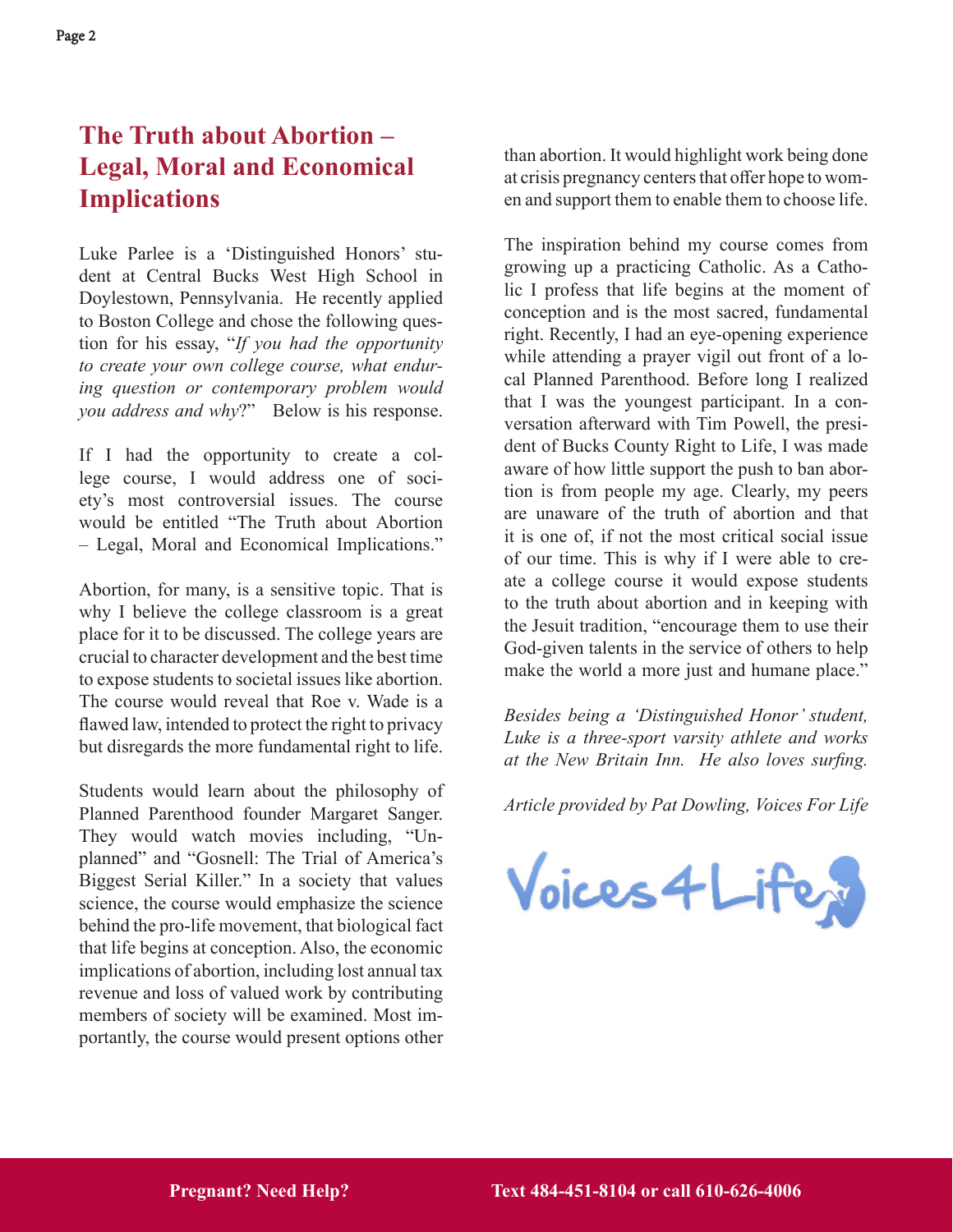### **2021 Philadelphia March For Life**



On Saturday January 23rd, more than 1500 Philadelphians gathered in Center City to rally for the unborn. The day started with mass and a non-denominational prayer service at the Cathedral of SS. Peter and Paul. The march was from the cathedral down race street but a peaceful and powerful witness for life in Philadelphia. On our way to Independence Mall we stopped to pray and bear witness outside of Philadelphia Women's Center where over 6,500 children are made victims to abortion every year. We continued marching until we got to Independence Mal1 where we were greeted by live music by local musician Jack Terzian. The amount of young pro-lifers filling the lawn of Independence Mall was inspiring, and gives an abundence of hope for the furture of the pro-life movement. The live music was followed by excellent speakers including Alison Centofante from Live Action, Ashley Garecht, Kathy Barnette, Reverend Herbert Lusk III, and Dr. Monique Ruberu. The active ways each are dedicating their lives to the unborn was the example and testimony that the people of Phialdelphia needed to be moved to prioritize pro-life action in their own lives. If you did come to the march, we would love to hear what you thought of the event! Visit our website or email us at mail@prolifeunion.org.

# *Golfing For Gianna*



## **Save The Date! Monday May 3rd, 2021**

### *Join us at LuLu Country Club in support of The Gianna Center.*

The Gianna Center of Philadelphia is dedicated to providing general gynelogical care, natural family planning education and infertility services which honor the sanctity of each human life, the dignity of women, and the sacramental integrity of marriage.



### **Introducing Newest PLU Staffer**

Hello Pro-Life Union family! My name is Claire Pinto and I am the new Programs and Communications Coordinator at the Pr Life Union

of Greater Philadelphia. I joined the team at the end of November and have been enjoying my work here more than I can put into words. In May, I graduated from West Chester Univerisity of Pennsylvania with a degree in Communications. I have that Catholic Newman Center to thank for helping me find my passion for the pro-life fight. I worked as a crisis pregnancy counselor at the Community Women's Center for six months after graduating and had the oppurtunity to encounter so many women facing crisis pregnancies. During those six months I came face to face with the many obstacles that lead women to choosing abortion, and was able to provide resources and alternatives so they felt confident to courageouly choose life for their children. This work led me to the Pro-Life Union, and now I am working with incredible people providing real solutions to the real problems women are facing in Philadelphia. It is my honor to serve the unborn, and it is my honor to serve you!